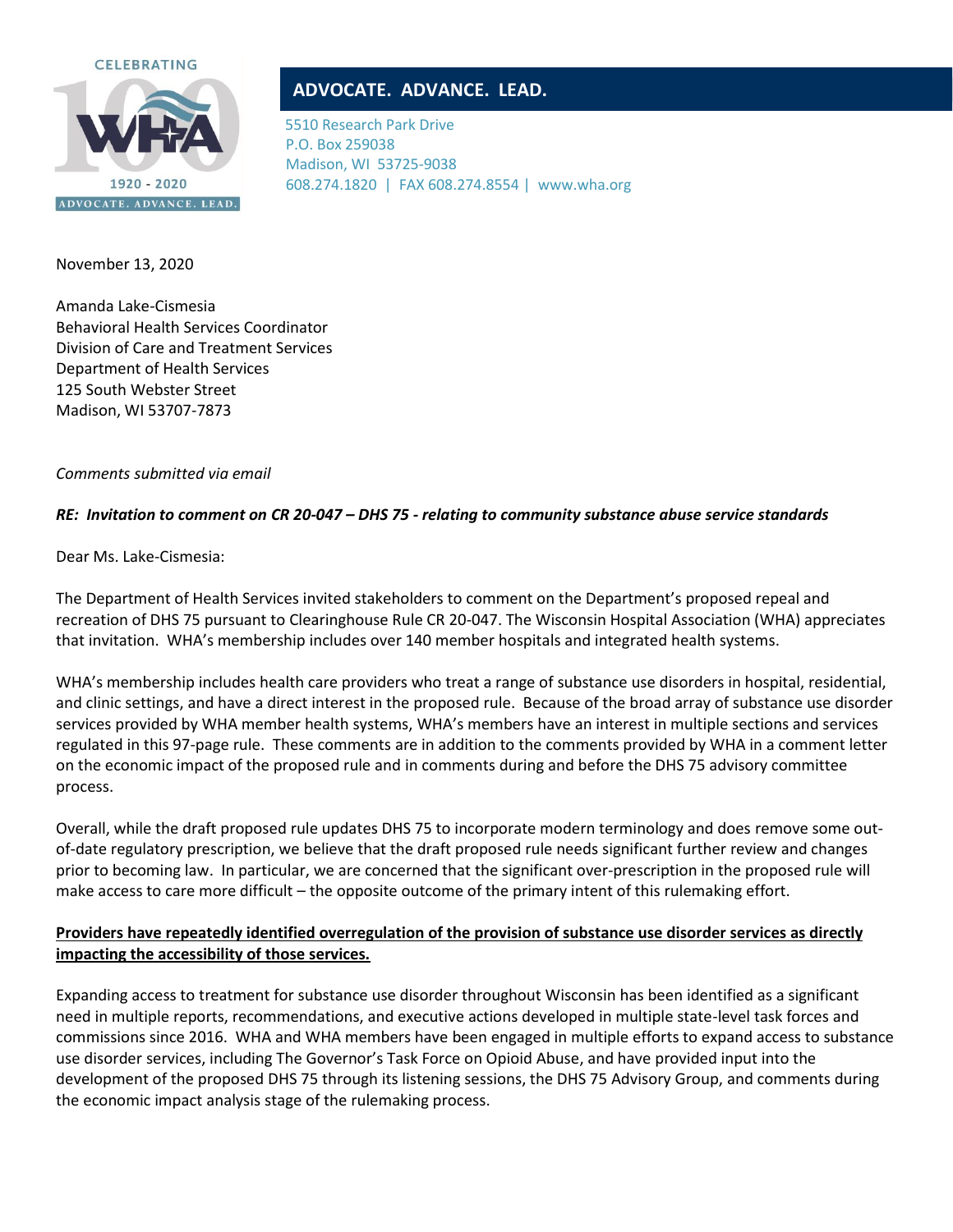#### *Governor's Opioid Task Force*

In 2016, Joan Coffman, then President and CEO of HSHS St. Joseph's Hospital in Chippewa Falls, served on the Governor's Task Force on Opioid Abuse as a leader of an organization providing outpatient, inpatient, and residential substance use disorder services, and provided the following [written testimony to the Task Force](https://www.wha.org/WisconsinHospitalAssociation/media/WHANewsLetters/2016PDF/GovernorsOpioidTaskForceMeeting10-28-16.pdf) identifying overregulation as a significant impact on accessibility of substance use disorder services:

"Wisconsin specially regulates AODA treatment facilities and providers through administrative rules such as DHS 75. For AODA providers, these regulations are in addition to federal regulations, including DEA, FDA, and CMS regulations, as well as other generally applicable state licensure regulations governing hospitals, community-based residential facilities, group homes, and individually licensed practitioners such as physicians, nurses, and therapists. Increasingly, WHA has heard from AODA providers concerned that Wisconsin's special AODA treatment rules are not keeping up with changes in care delivery, including integrated primary care delivery models, and that the rules are can create costly and unnecessary burdens that make it difficult – and in some cases economically infeasible – to expand AODA treatment services."

Others echoed the impact of regulation on access to care, particularly regarding efforts to expand the number of buprenorphine prescribers in Wisconsin. Ultimately, one recommended strategy and outcome of the Governor's Task Force on Opioid Abuse was 2017 Executive Order 228, which directed that DHS "revise DHS Rule 75 to simplify and streamline regulation of other health care and service providers to ease access to services." That Executive Order is identified in the rule's scope statement as the impetus for this proposed rule.

### *DHS listening sessions*

Following the issuance of the scope statement for the proposed rewrite of DHS 75, WHA members and others participated in multiple listening sessions held by the Department to help inform DHS's development of the proposed rule.

The May 2019 listening sessions were attended by health system substance abuse providers from HSHS/Libertas, Marshfield Clinic Health System, Gundersen Health System, and Mayo Clinic Health System as well as several local agency substance abuse providers. As reported in WHA's [May 28, 2019 newsletter,](https://www.wha.org/MediaRoom/WHANewsletter/2019/05-28-2019/Active-Week-for-WHA-Behavioral-Health-Regulatory-R) common themes of the comments provided included:

- The substance abuse treatment field has "professionalized" with professional education and licenses since these rules were first created. Because DHS 75 has not evolved with that professionalization, providers must navigate unnecessary and overlapping regulatory prescriptiveness and particularity.
- The DHS 75 clinical supervision requirements are outdated and often inconsistent with a modern "professionalized" substance abuse treatment delivery model.
- The DHS 75 rules frequently require multiple signatures and reviews that create paperwork burden but no meaningful benefit for patient care.
- Separate treatment service-type silos are creating unnecessary barriers to service model flexibility and integration.
- **"It's highly overregulated. All of these nitpicky rules reflect what was once an emerging field,"** said one local agency provider summarizing various comments from others. "Providers don't last if they are not doing a good job."

The June 2019 listening sessions were attended by health system substance abuse providers from Aurora Health Care, ProHealth Care, and Rogers Behavioral Health, as well as several local agency substance abuse providers. As reported in WHA's [June 25, 2019 newsletter,](https://www.wha.org/MediaRoom/WHANewsletter/2019/06-25-2019/WHA-Members-Provide-Feedback-on-DHS-75-Substance-A) common themes of the comments provided included:

• The DHS 75 clinical supervision requirements are outdated and often inconsistent with a modern licensed and professionalized substance abuse treatment delivery model.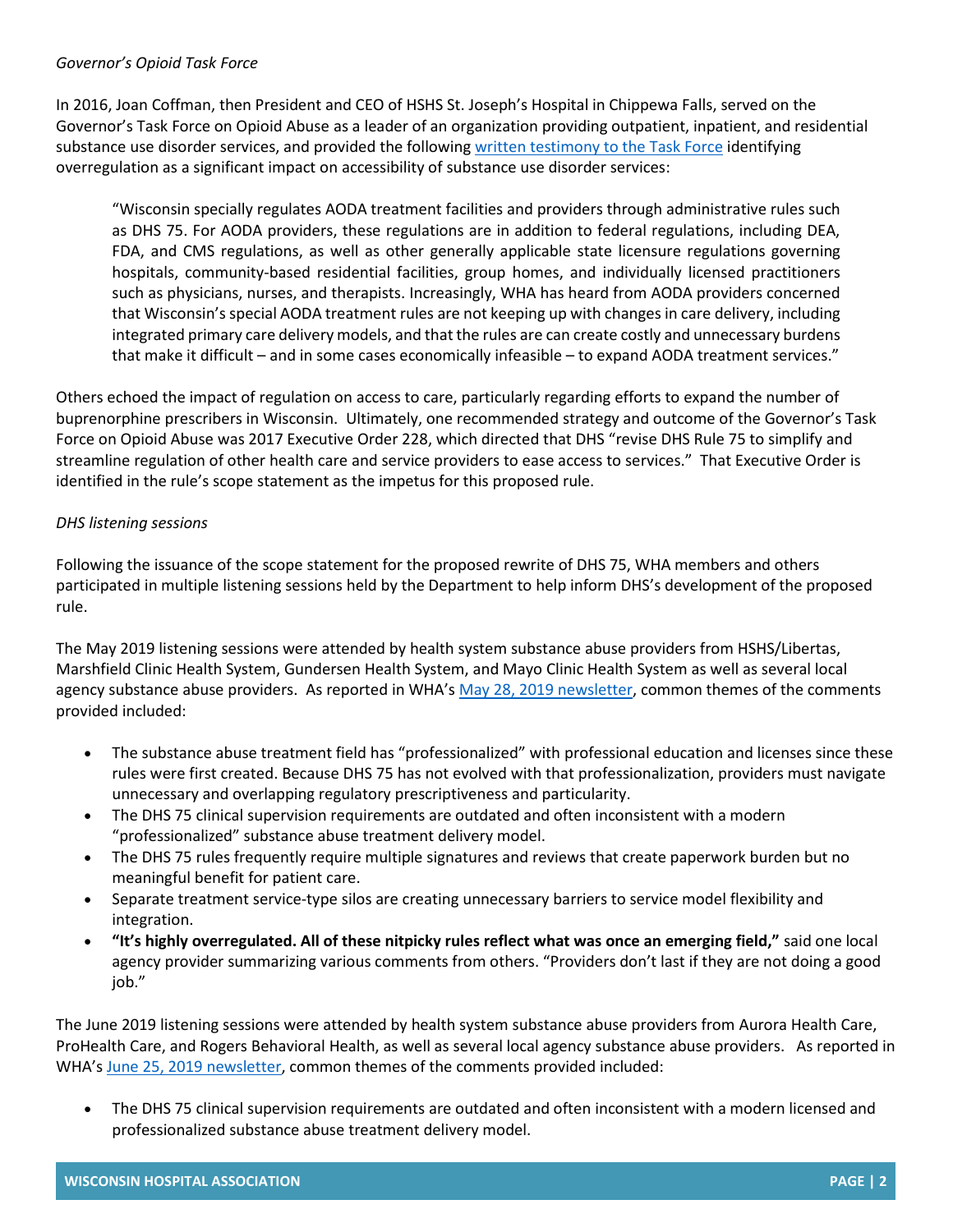- The DHS 75 rules frequently require multiple signatures and reviews that create paperwork burden but no meaningful benefit for patient care.
- Separate treatment service-type silos are creating unnecessary barriers to service model flexibility and integration.
- The lengthy time period to get certified by DHS to provide substance abuse services and different interpretations from surveyors is a frustration.
- Current rules are inconsistent with modern technology, including telemedicine and electronic health records.
- "Medicaid telehealth regulations really handcuff us as to what technology we are able to utilize day to day," said one provider. "We actually decided to end our telehealth certification after we got it due to all of the additional hoops," said another provider.
- Providers also universally expressed frustration that the rule regulates as if Wisconsin doesn't have separate licensing requirements for substance abuse treatment professionals.
- "The rule is full of language that doesn't recognize licensed professionals," explained a provider. **"The rule has requirements that are not in place for any other diagnosis that licensed professionals treat."**

The July 2019 listening sessions were attended by 40 behavioral health providers. As reported in WHA's July 23, 2019 [newsletter,](https://www.wha.org/MediaRoom/WHANewsletter/2019/07-23-2019/DHS-75-Substance-Abuse-Treatment-Rule-Listening-Se) common themes of the comments provided included:

- The DHS 75 clinical supervision requirements are outdated and often inconsistent with a modern licensed and professionalized substance abuse treatment delivery model.
- The DHS 75 rules frequently require multiple signatures, documentation and reviews that create paperwork burden, but no meaningful benefit for patient care.
- Separate treatment service-type silos are creating unnecessary barriers to person-centered health care and service model flexibility and integration.
- Current rules are inconsistent with modern electronic health records technology.
- "**Be cautious about making DHS 75 too prescriptive**," said Michael Wapoose, Director of Behavioral Health, Quartz Health Plan. "Treatment should be designed to community needs. The prescriptiveness of the current role is a real problem and burden during surveys."
- Others said that current prescriptiveness and documentation requirements negatively impacts access and treatment.
- "There is lots of time spent on lots of paperwork," said one provider. "We need more time with patients. Instead, we are seeing more challenging patients, requiring more needs and more steps, many of which are not reimbursed." "Sign, sign, sign," was the way another provider described the current paperwork burden.
- Others cautioned against enshrining a particular evidence-based practice in rule and one provider asked DHS to consider the purpose of having a rule. "**The purpose of having a rule should be to ensure someone is not endangered by solely receiving a service. We need to ensure the rule allows individuals to get the number and type of services they need.**"

## *DHS 75 Advisory Committee*

WHA participated in the DHS 75 Advisory Work Group, and WHA along with other members of the Work Group regularly raised concerns about regulatory prescriptiveness and the compliance burden of "showing your work" for regulatory requirements. Such prescriptiveness and compliance burden creates additional administrative costs to operate a program, adds to paperwork burden for clinicians that either reduces the number of patients the clinician can see or increases the clinician's overall workday, and limits innovation and flexibility among providers to provide efficient, high quality care.

Because DHS 75 covers so many different types of substance use disorder services, but at the same time intersects with professional licensing rules and other DHS rules, such as Medicaid rules, current DHS 75 is an extremely complex regulation. WHA appreciates the significant work undertaken by DHS staff in a short amount of time to recreate DHS 75, but because of the breadth of services regulated by and proposed detailed complexity of the proposed rule, comprehending the full, on-the-ground impact of the proposed rule as it was developed was inherently challenging.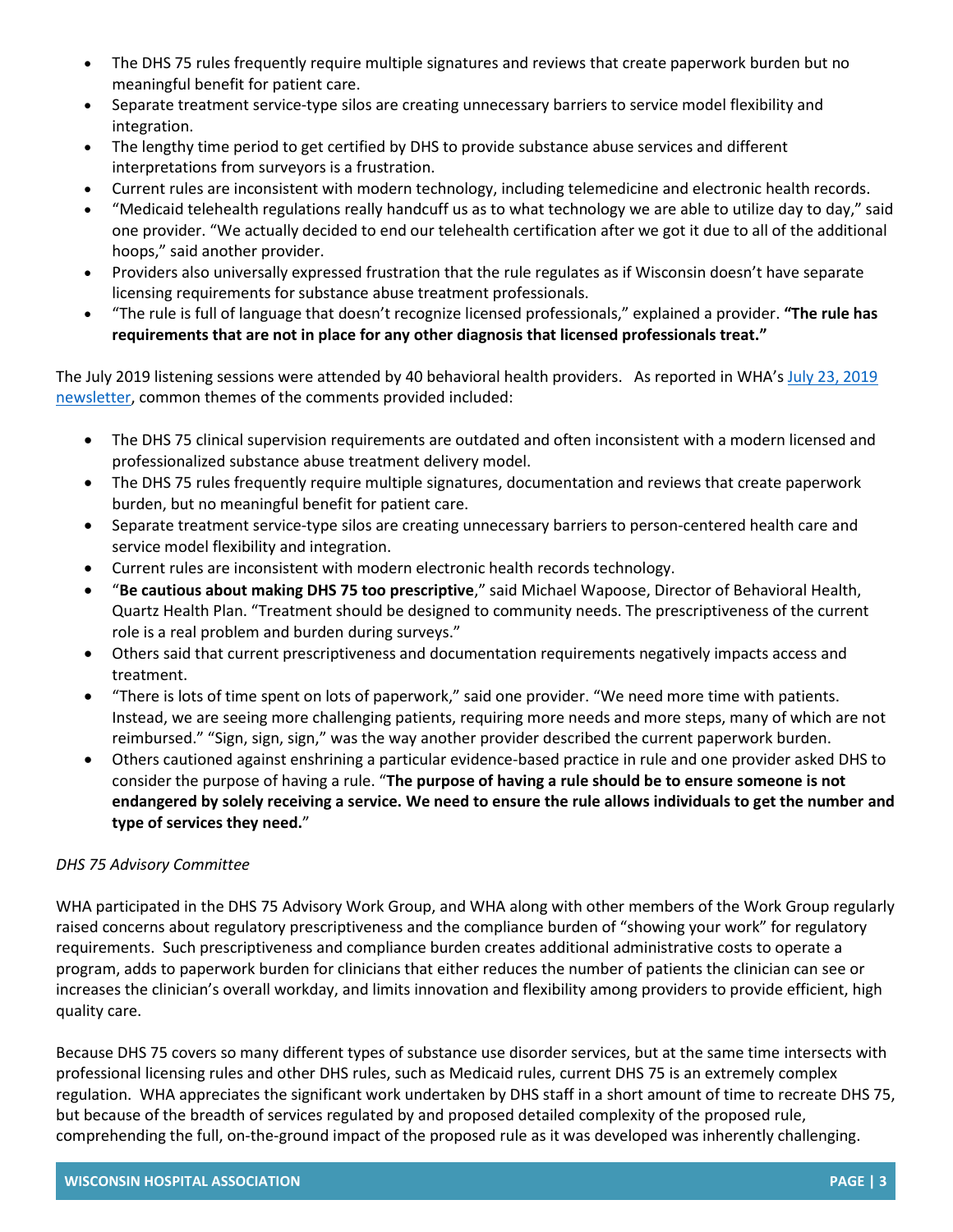To help better understand what would and would not be substantively changed in the rewrite of DHS 75, WHA requested during the DHS 75 Advisory Committee meetings that a cross walk be provided directly comparing proposed language with current rule language. WHA believes that analysis is critical for all stakeholders, particularly existing entities regulated by DHS 75, to fully understand and meaningfully comment on the practical impact of the proposed rule. Unfortunately, that cross-walk analysis was not completed, and we believe hampered the ability of the Advisory Committee and DHS to fully comprehend the proposed changes. As noted in requested "next steps" at the end of this letter, WHA again asks for DHS to develop a full cross walk of the current rule and the proposed rule to help fully inform changes to the proposed rule before it becomes law.

### **An objective comparison of the proposed DHS 75 to the current rule and other states' rules indicates that the rule adds significant regulatory complexity.**

The full administrative costs of the proposed rule are difficult to fully and precisely quantify, but together with professional requirements regulated by the Department of Safety and Professional Services, federal Substance Abuse and Mental Health Services Administration rules and requirements, payer requirements, liability risk mitigation and other overlapping state and federal regulatory requirements and processes that also assure minimum levels of quality and safety, the requirements in proposed DHS 75 add up to not insignificant administrative and opportunity costs for health care providers. We believe that the rule on the whole still needs additional work to reduce the regulatory burden and compliance costs of DHS 75 in order to achieve the goals to expand access to substance abuse treatment throughout Wisconsin.

A basic analysis of word counts, definitions, and paragraph counts can give an indication of Wisconsin's draft proposed rule cost and burden on regulated entities. Such analysis of the draft proposed rule versus the current rule and other comparative federal and states' rules suggest that the draft proposed rule does not achieve the Executive Order direction to "*simplify and streamline* regulation" to ease access to services. Instead, the quantitative analysis below shows that the draft proposed rule is significantly longer and more detailed than the current rule, and that Wisconsin's rules were already the most detailed compared to other federal and state substance use disorder services rules.

|                                      | <b>Word count</b> | Paragraph count | <b>Definition count</b> |
|--------------------------------------|-------------------|-----------------|-------------------------|
| Draft Proposed DHS 75                | 41,610            | 2279            | 130                     |
| Current DHS 75                       | 29,925            | 1138            | 99                      |
| Percent Increase                     | 39.0%             | 100.3%          | 31.3%                   |
|                                      |                   |                 |                         |
| <b>Federal Opioid Treatment</b>      | 15,182            | 447             | 43                      |
| Program Requirements - 42            |                   |                 |                         |
| CFR Part $8^1$                       |                   |                 |                         |
| Vermont <sup>2</sup> - Substance Use | 1195              | 74              | 10                      |
| Disorder Certification Rule -        |                   |                 |                         |
| Chapter 8, Subchapter $4^3$          |                   |                 |                         |
| Vermont - Preferred                  | 18,462            | 1492            | 56                      |
| Providers: Substance Use             |                   |                 |                         |
| <b>Disorder Treatment</b>            |                   |                 |                         |
| Standards <sup>4</sup>               |                   |                 |                         |

<sup>1</sup> <https://www.law.cornell.edu/cfr/text/42/part-8>

<sup>&</sup>lt;sup>2</sup> Vermont's hub and spoke model of care was held out as a model to emulate in various Wisconsin opioid treatment reports and work groups. For that reason, it is included in this comparison of federal law and surrounding states.

<sup>3</sup> [https://www.healthvermont.gov/sites/default/files/documents/pdf/Reg\\_ADAP%20Treatment%20Rule%20Clean%2012.11.19.pdf](https://www.healthvermont.gov/sites/default/files/documents/pdf/Reg_ADAP%20Treatment%20Rule%20Clean%2012.11.19.pdf) 4 [www.healthvermont.gov/sites/default/files/documents/pdf/ADAP\\_Preferred\\_Providers\\_SUD\\_Treatment\\_Standards\\_2020.pdf](https://www.healthvermont.gov/sites/default/files/documents/pdf/ADAP_Preferred_Providers_SUD_Treatment_Standards_2020.pdf)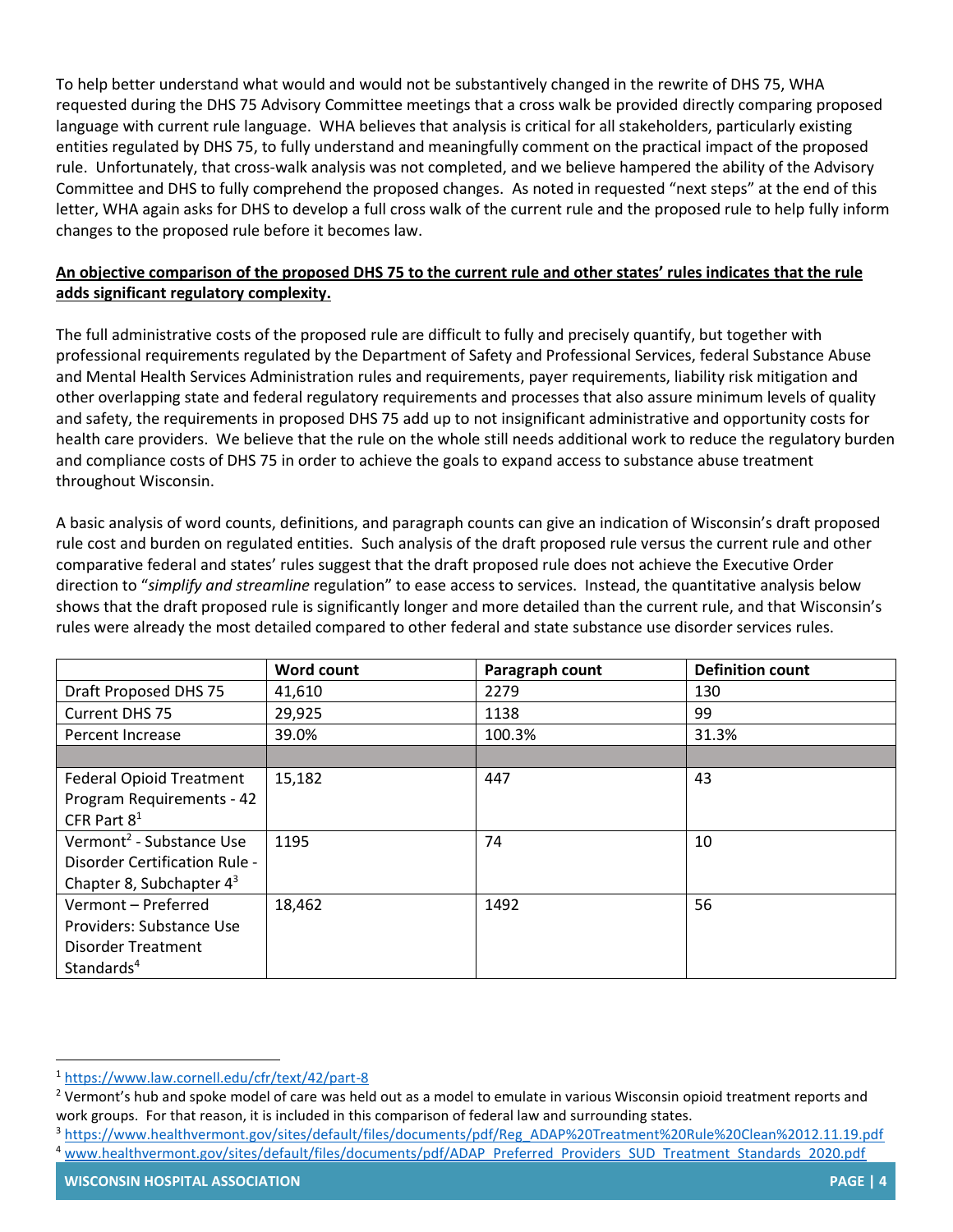| Michigan - Substance Use             | 13,607 | 615       | 42 |
|--------------------------------------|--------|-----------|----|
| Disorder Services Program -          |        |           |    |
| R. 325.1301-325.1399 <sup>5</sup>    |        |           |    |
| Minnesota - Chapter 245G.            | 15,369 | 654       | 34 |
| <b>Chemical Dependency</b>           |        |           |    |
| <b>Licensed Treatment</b>            |        |           |    |
| Facilities <sup>6</sup>              |        |           |    |
| Minnesota - Chapter 2960             | 4231   | <b>NA</b> | 0  |
| - Chemical Dependency                |        |           |    |
| <b>Treatment Program</b>             |        |           |    |
| Certification Standards <sup>7</sup> |        |           |    |
| Minnesota - 245.4863 -               | 315    | 9         | 0  |
| Integrated Co-occurring              |        |           |    |
| disorder treatment <sup>8</sup>      |        |           |    |
| Illinois - Alcoholism and            | 25,637 | 873       | 70 |
| <b>Substance Abuse</b>               |        |           |    |
| Treatment and                        |        |           |    |
| Intervention Licenses -              |        |           |    |
| Rule 2060 <sup>9</sup>               |        |           |    |
| Iowa - Chapter 155:                  | 24,043 | 862       | 89 |
| Licensure Standards for              |        |           |    |
| Substance Use Disorder               |        |           |    |
| and Problem Gambling                 |        |           |    |
| Treatment Programs <sup>10</sup>     |        |           |    |

We appreciate that the draft proposed rule does eliminate some outdated and unnecessarily prescriptive provisions that should reduce unnecessary regulatory cost. However, in many cases throughout the recreated rule, unnecessary detail and prescription remains, and in cases such as the new regulation of office-based opioid treatment, will create new compliance requirements and costs.

# **The new office-based opioid treatment provision first introduced after the completion of the DHS 75 Advisory Committee is contrary to goals to expand the number of buprenorphine prescribers and should be removed.**

WHA has concerns about unnecessary compliance costs throughout the draft, but WHA is also particularly concerned with the new DHS 75.63 office-based opioid treatment section that was added to the draft without discussion after the third and final DHS 75 Advisory Work Group meeting. This change appears to newly regulate a vast number of officebased providers authorized to prescribe or administer buprenorphine products.

Multiple Wisconsin task forces have identified the need to encourage more physicians and prescribers to prescribe and administer buprenorphine in office-settings. Such providers are already specially regulated by federal law, and the federal DEA regulations themselves have been identified multiple times in prior opioid task forces as an added administrative barrier that has deterred more physicians and other prescribers from offering office based buprenorphine treatment.

This new regulation will create additional cost and burden on a large number of providers – the exact types of providers that multiple Wisconsin task forces the Wisconsin has been working to expand access to. Not only will this new rule

<sup>5</sup> [https://dtmb.state.mi.us/ORRDocs/AdminCode/1888\\_10901\\_AdminCode.pdf](https://dtmb.state.mi.us/ORRDocs/AdminCode/1888_10901_AdminCode.pdf)

<sup>6</sup> <https://mn.gov/dhs/partners-and-providers/licensing/substance-use-disorder-treatment/>

<sup>7</sup> <https://mn.gov/dhs/partners-and-providers/licensing/substance-use-disorder-treatment/>

<sup>8</sup> <https://www.revisor.mn.gov/statutes/cite/245.4863>

<sup>9</sup> <https://www.ilga.gov/commission/jcar/admincode/077/07702060sections.html>

<sup>10</sup> <https://idph.iowa.gov/substance-abuse/program-licensure>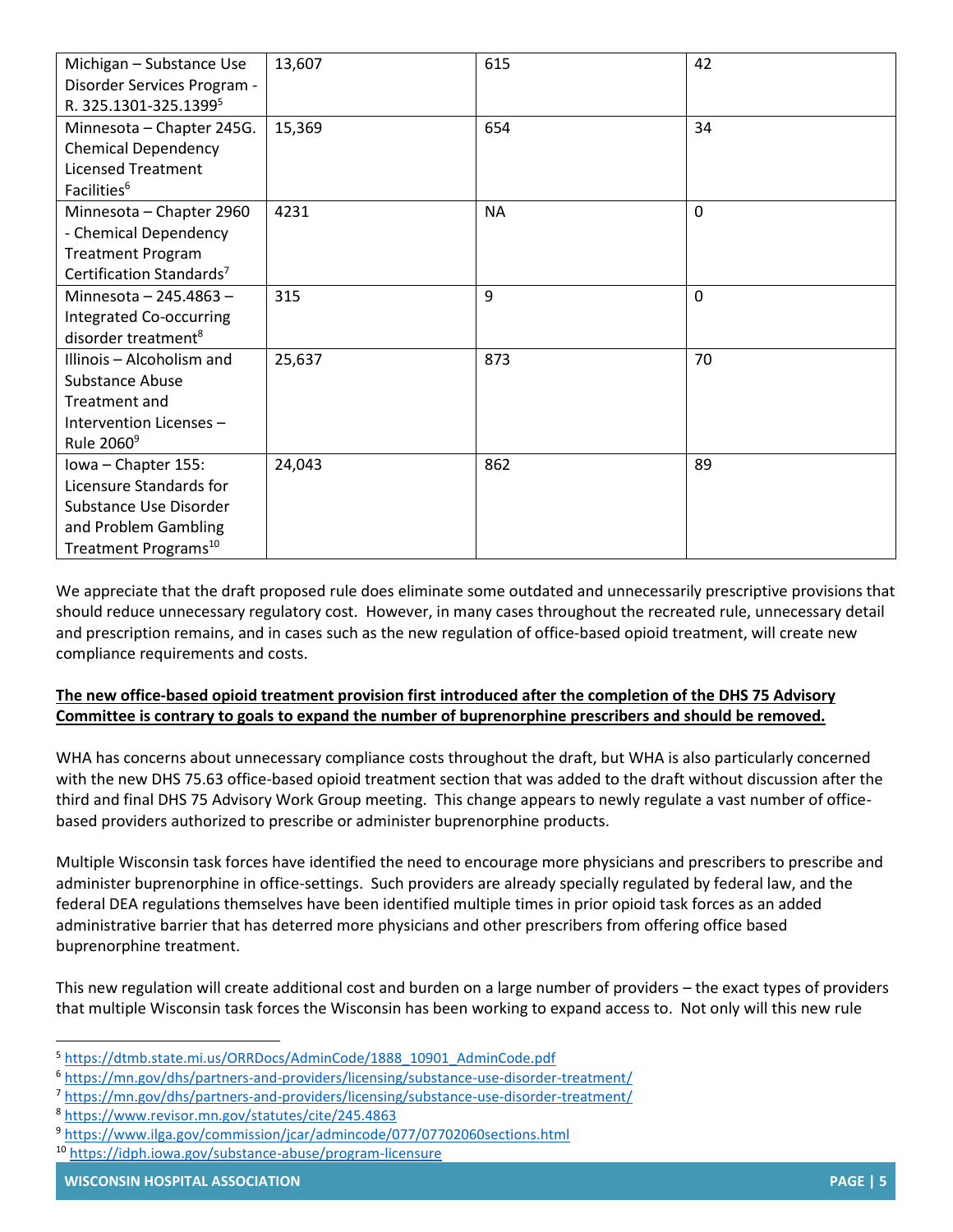impose additional compliance costs on such existing providers, but there will be an opportunity cost to Wisconsin patients and communities as adding additional regulation will deter new providers from providing these services.

Apart from the general opposition to adding an entirely new regulatory scheme on office-based buprenorphine providers, specific elements of the new regulation are troubling in their regulatory breadth. The new regulation provides multiple concerning powers to the State Opioid Treatment Authority, including authority to create additional "required practices" without utilizing the rulemaking process, authority to conduct unscheduled compliance surveys, and authority to shut down an office-based buprenorphine provider without clear standards or procedures.

The proposed regulation also includes highly detailed and specific requirements for treatment protocols and prescriptions that substitute the medical judgment of medical providers and will inevitably become outdated as best practice treatment interventions evolve. Some provisions are already outdated. For example, although encouraging primary care physicians and advance practice nurses to become DEA buprenorphine prescribers has been widely identified as a key goal for Wisconsin – and multiple presentations have been provided regarding primary-care based medication assisted treatment successes in Wisconsin - the rule creates special, additional referral requirements for buprenorphine prescribers that are not physician addictionologists or psychiatrists.

Creating an entirely new state-based regulatory structure for office-based buprenorphine treatment is a major, and unwelcomed, addition to DHS 75, that was not discussed by the DHS 75 Advisory Work Group, was never recommended by the various task forces identifying ways to improve Wisconsin's treatment response to opioid addiction, and will negatively impact access to office-based buprenorphine treatment. The entirety of proposed DHS 75.63 should be stricken.

### **Other specific regulatory issues identified by WHA members.**

Prior to proposed DHS 75 becoming law, WHA requests that the final rule address each of the following issues identified by WHA members and previously communicated to the Department.

- If a facility is accredited by the Joint Commission or a recognized accreditation body, a state certification survey should not be required.
- The personnel requirements in current DHS 75 are overly burdensome and require utilization of clinicians in director roles that should not require a clinical degree. There are not enough available clinicians to provide necessary services; requiring clinicians to serve in administrative roles reduces the total hours that clinicians are available to do clinical work.
- Provisions that prohibit or add barriers to the co-location or co-mingling of differing levels of care should be removed. For example, prohibitions on residential patients receiving treatment or being amongst patients in out patient settings need to be removed.
- Throughout, the regulations need to recognize that advance practice nurse prescribers (APNP) and physician assistants (PAs) may undertake roles permitted by their licensure that historically only physicians were permitted to undertake. For example, the current rules contemplate requirements that a "physician" must sign or approve certain actions under the regulations, even though an APNP or PA may be permitted under their licensure to take those steps and even have specialized training and education in behavioral health. Any treatment director requirements should also recognize the modern scope of practice and training of APNPs and PAs.
- The requirements for an evaluation plans in current DHS 75.03, particularly the requirement for measuring and gathering data on progress and outcomes, are overly prescriptive and requires information that can sometimes be very difficult to collect. This specificity should be removed.
- Inflexible maximum group counseling ratios need to be removed to ensure the ratios do not unnecessarily limit the number of patients that could be served.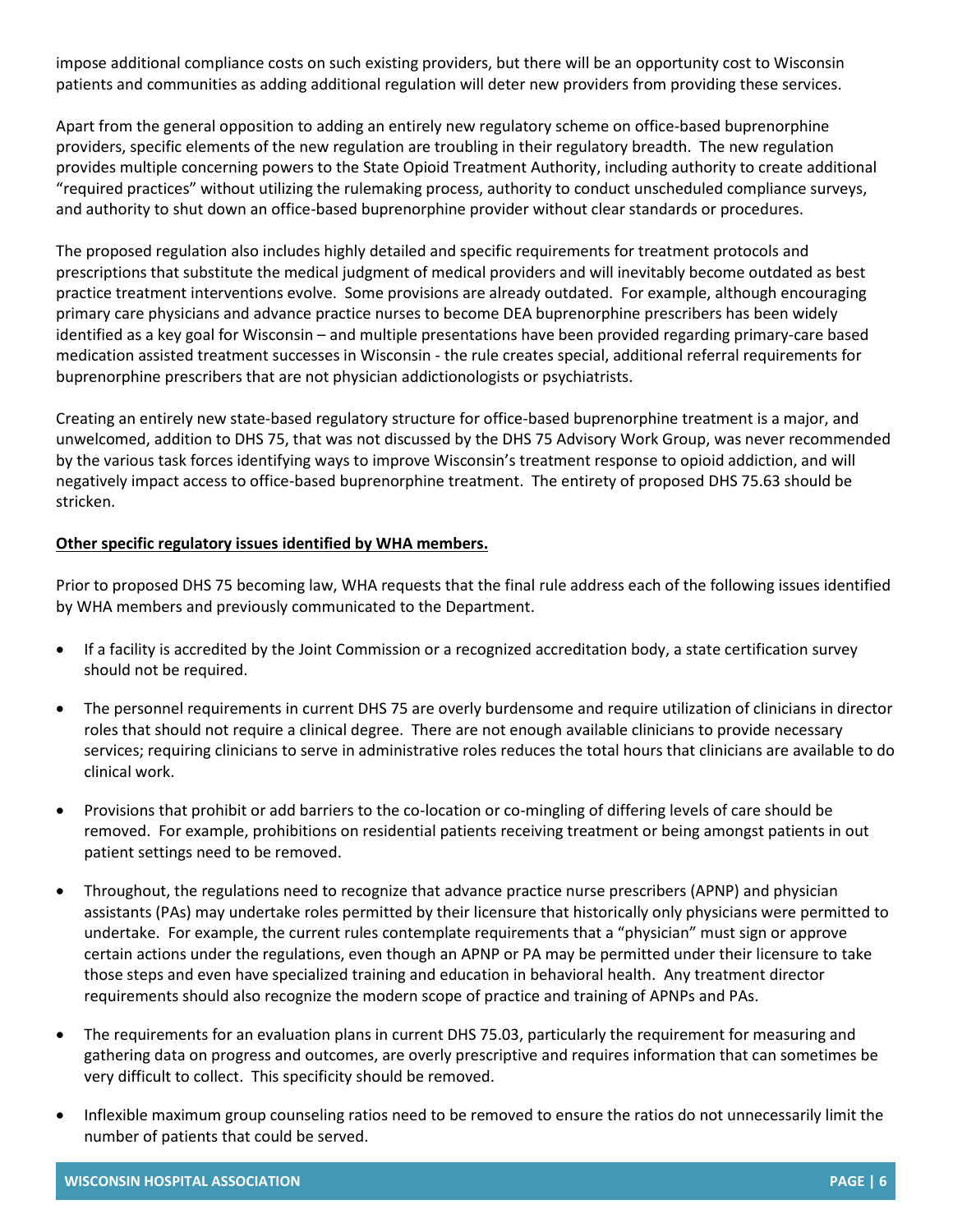- The current requirements for "placement criteria summaries" are too detailed and cumbersome. Specifically, the requirement that the name, address, phone number of the agency being referred to along with signatures of the patient and interviewer is not necessary and doesn't add to improved patient care.
- The requirements for clinical supervision are too prescriptive. The amount of detail about what needs to be covered and documented for clinical supervision doesn't add to improved patient care and puts additional burden on the provider resulting in excessive documentation, particularly when you have a large clinic. It also doesn't rely on the expertise and judgement of clinical supervisors to do their jobs effectively and efficiently. The requirement for supervision notes doesn't account for those professionals who make every effort to complete work electronically when possible. Currently, providers maintain supervision notes electronically, but during previous licensing surveys, some have been instructed to print all the notes and physically sign them.
- Detailed requirements for individualized training plans, documentation of progress and completion of staff development goals is unnecessary and cumbersome. If an organization does annual performance reviews that should meet this requirement. This requirement doesn't respect the professionalism of the counselor to work towards continuous professional development. In addition, the rules do not recognize professional licensure and certification requirements for continuing education. Meeting those separate professional licensure and certification requirements should be sufficient for staff development.
- Confusing and redundant requirements for service plans and treatment plans and recommendations should be eliminated.
- Treatment plan signature requirements are unnecessarily time consuming, confusing and not consistent with the delivery of health care in team-based care delivery settings that utilize electronic health records.
- Multiple signatures and redundant reviews need to be removed for dually credentialed mental health and substance use disorder professionals. The rule should specifically call out that if the counselor is dually credentialed they meet all the requirements for mental health professional involvement.
- The requirements for staffing notes need to be eliminated. It is difficult and time consuming for providers to try to track who frequently a patient is being seeing and then figuring out how frequently a staffing note needs to be done. One current requirement is for a staffing to occur every 30 days if the patient is seen more than one day per week and every 90 days if seen one day per week or less. This requires providers to count visits, and members report surveyors counting how often the patient is seen and then seeing if staffing notes are meeting the frequency requirement. If retained, it would be more practical to have staffing note frequencies be determined by level of care or license. For example – outpatient could be once every 2 months, Day treatment once per month, etc. This way the service setting would drive the frequency of review and would save providers the time of monitoring how frequently a patient is seen. The value of a staffing note, the intentional review of a patient's care, would still get met but be done so in a way that isn't an administrative burden on the provider.
- The specificity in the current rule regarding progress notes is irrelevant for those services that are using an EHR and all processes specific to paper records should be eliminated.
- Requirements for patient signatures at discharge should be eliminated. It is a cumbersome requirement and impossible when patients don't return for a discharge session despite all effort to encourage them to return. During a previous state survey at least one member was called out for the number of times patients weren't available for signature.
- Requiring a written agreement with outside resources is unnecessary, cumbersome to meet, and should be eliminated in the final rule. Members note that some agencies won't sign "agreements," or add to burden by requiring their legal department's involvement. Additionally, any requirement that the service director approve these agreements is also unnecessary, cumbersome and should be eliminated.